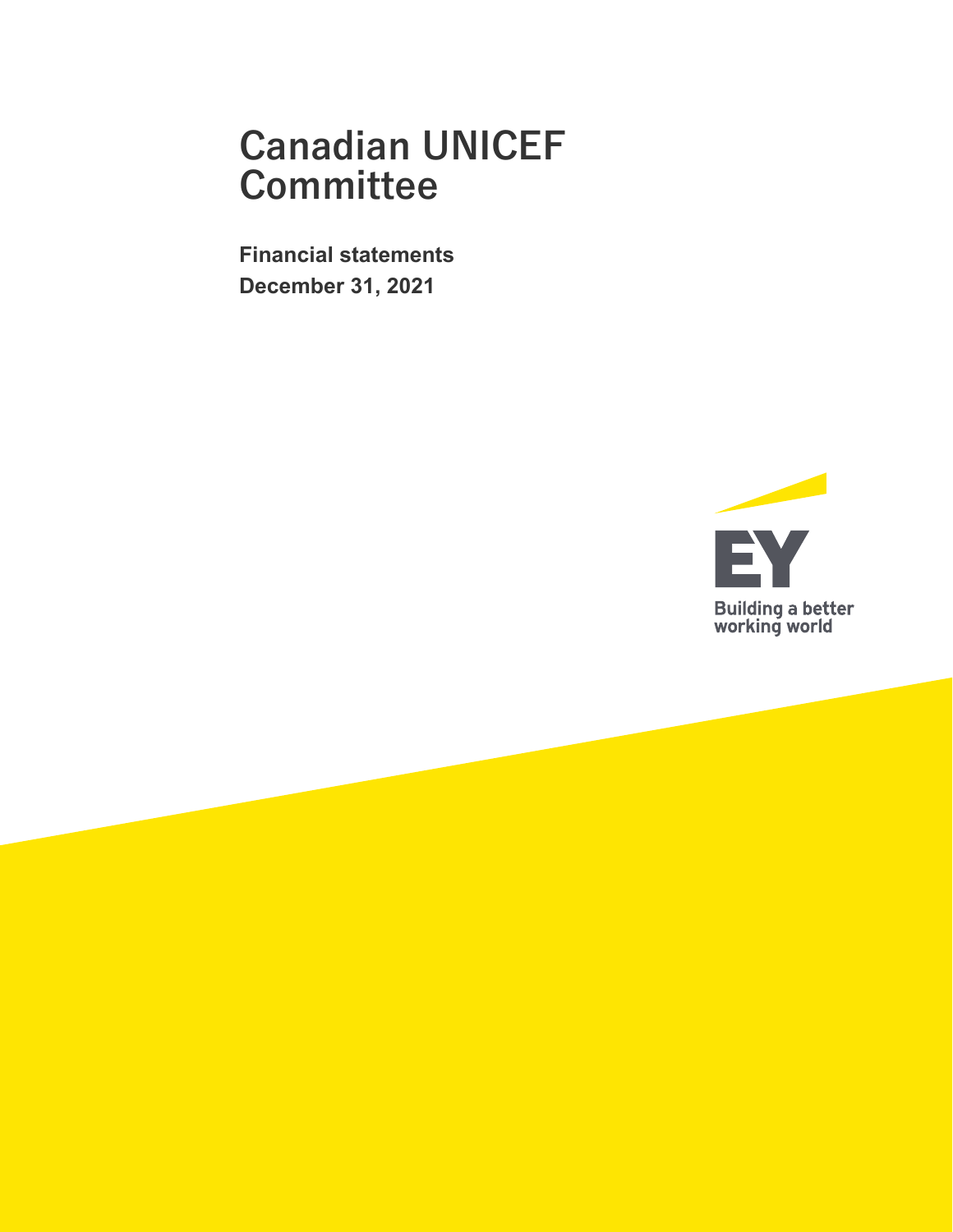### **Independent auditor's report**

#### To the Members of the **Canadian UNICEF Committee**

#### **Opinion**

We have audited the financial statements of the **Canadian UNICEF Committee** ["UNICEF Canada"] which comprise the balance sheet as at December 31, 2021, and the statement of revenue and expenses, statement of changes in net assets and statement of cash flows for the year then ended, and notes to the financial statements, including a summary of significant accounting policies.

In our opinion, the accompanying financial statements present fairly, in all material respects, the financial position of UNICEF Canada as at December 31, 2021, and its results of operations and its cash flows for the year then ended in accordance with Canadian accounting standards for not-for-profit organizations.

#### **Basis for opinion**

We conducted our audit in accordance with Canadian generally accepted auditing standards. Our responsibilities under those standards are further described in the *Auditor's responsibilities for the audit of the financial statements* section of our report. We are independent of UNICEF Canada in accordance with the ethical requirements that are relevant to our audit of the financial statements in Canada, and we have fulfilled our other ethical responsibilities in accordance with these requirements. We believe that the audit evidence we have obtained is sufficient and appropriate to provide a basis for our opinion.

#### **Other information**

Management is responsible for the other information. The other information comprises the information included in the Annual Report, but does not include the financial statements and our auditor's report thereon.

Our opinion on the financial statements does not cover the other information and we do not express any form of assurance conclusion thereon.

In connection with our audit of the financial statements, our responsibility is to read the other information, and in doing so, consider whether the other information is materially inconsistent with the financial statements or our knowledge obtained in the audit or otherwise appears to be materially misstated.

We obtained the Annual Report prior to the date of this auditor's report. If, based on the work we have performed, we conclude that there is a material misstatement of this other information, we are required to report that fact in this auditor's report. We have nothing to report in this regard.

#### **Responsibilities of management and those charged with governance for the financial statements**

Management is responsible for the preparation and fair presentation of the financial statements in accordance with Canadian accounting standards for not-for-profit organizations, and for such internal control as management determines is necessary to enable the preparation of financial statements that are free from material misstatement, whether due to fraud or error.

In preparing the financial statements, management is responsible for assessing the UNICEF Canada's ability to continue as a going concern, disclosing, as applicable, matters related to going concern and using the going concern basis of accounting unless management either intends to liquidate UNICEF Canada or to cease operations, or has no realistic alternative but to do so.

Those charged with governance are responsible for overseeing UNICEF Canada's financial reporting process.

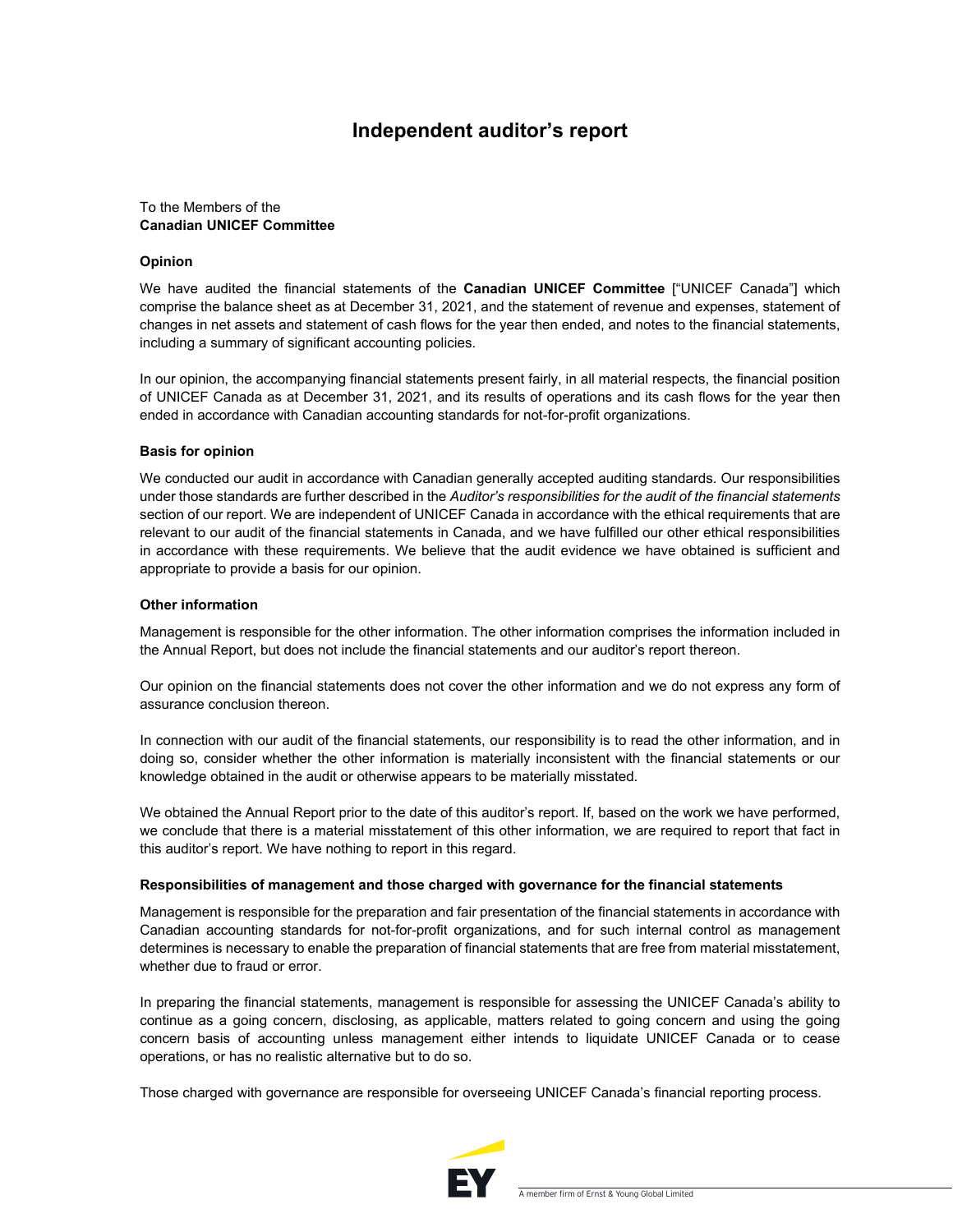#### **Auditor's responsibilities for the audit of the financial statements**

Our objectives are to obtain reasonable assurance about whether the financial statements as a whole are free from material misstatement, whether due to fraud or error, and to issue an auditor's report that includes our opinion. Reasonable assurance is a high level of assurance, but is not a guarantee that an audit conducted in accordance with Canadian generally accepted auditing standards will always detect a material misstatement when it exists. Misstatements can arise from fraud or error and are considered material if, individually or in the aggregate, they could reasonably be expected to influence the economic decisions of users taken on the basis of these financial statements.

As part of an audit in accordance with Canadian generally accepted auditing standards, we exercise professional judgment and maintain professional skepticism throughout the audit. We also:

- Identify and assess the risks of material misstatement of the financial statements, whether due to fraud or error, design and perform audit procedures responsive to those risks, and obtain audit evidence that is sufficient and appropriate to provide a basis for our opinion. The risk of not detecting a material misstatement resulting from fraud is higher than for one resulting from error, as fraud may involve collusion, forgery, intentional omissions, misrepresentations, or the override of internal control.
- Obtain an understanding of internal control relevant to the audit in order to design audit procedures that are appropriate in the circumstances, but not for the purpose of expressing an opinion on the effectiveness of UNICEF Canada's internal control.
- Evaluate the appropriateness of accounting policies used and the reasonableness of accounting estimates and related disclosures made by management.
- Conclude on the appropriateness of management's use of the going concern basis of accounting and, based on the audit evidence obtained, whether a material uncertainty exists related to events or conditions that may cast significant doubt on UNICEF Canada's ability to continue as a going concern. If we conclude that a material uncertainty exists, we are required to draw attention in our auditor's report to the related disclosures in the financial statements or, if such disclosures are inadequate, to modify our opinion. Our conclusions are based on the audit evidence obtained up to the date of our auditor's report. However, future events or conditions may cause UNICEF Canada to cease to continue as a going concern.
- Evaluate the overall presentation, structure and content of the financial statements, including the disclosures, and whether the financial statements represent the underlying transactions and events in a manner that achieves fair presentation.

We communicate with those charged with governance regarding, among other matters, the planned scope and timing of the audit and significant audit findings, including any significant deficiencies in internal control that we identify during our audit.

Crost + young LLP

**Chartered Professional Accountants Licensed Public Accountants** 



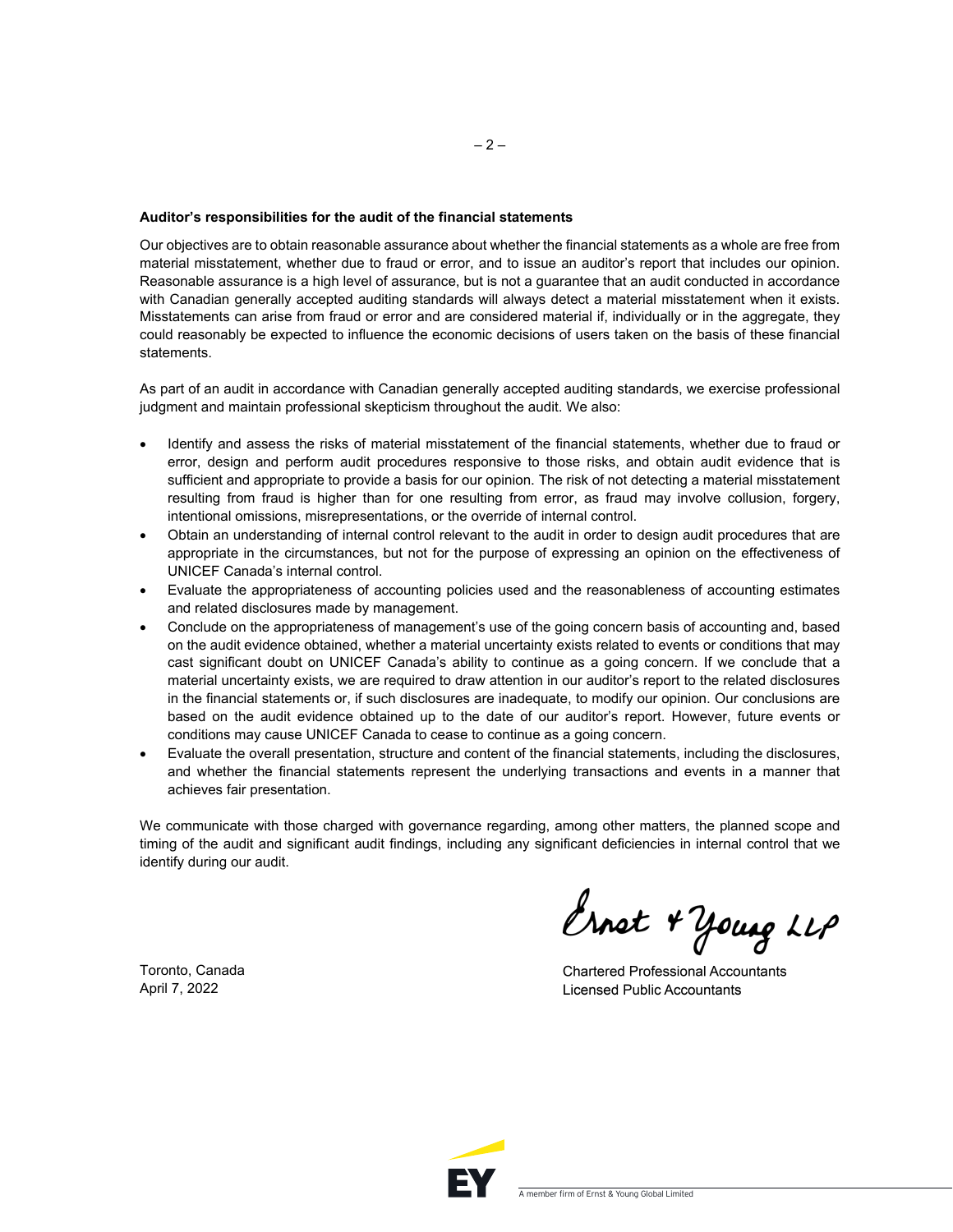### Balance sheet

As at December 31

| 2021<br>\$ | 2020<br>\$           |
|------------|----------------------|
|            |                      |
|            |                      |
| 14,765,370 | 13,570,322           |
| 687,669    | 2,109,908            |
| 401,297    | 280,911              |
| 15,854,336 | 15,961,141           |
| 707,737    | 657,488              |
| 16,562,073 | 16,618,629           |
|            |                      |
|            |                      |
| 11,640,867 | 12,222,001           |
| 2,228,419  | 1,562,388            |
|            | 618,613              |
| 14,322,967 | 14,403,002           |
| 194,083    | 220,853              |
| 14,517,050 | 14,623,855           |
|            |                      |
|            |                      |
| 707,737    | 657,488              |
|            | 1,337,286            |
| 2,045,023  | 1,994,774            |
| 16,562,073 | 16,618,629           |
|            | 453,681<br>1,337,286 |

See accompanying notes

On behalf of the Board:

Director<br>Critical Director<br>Critical Director

 $L_{\infty}$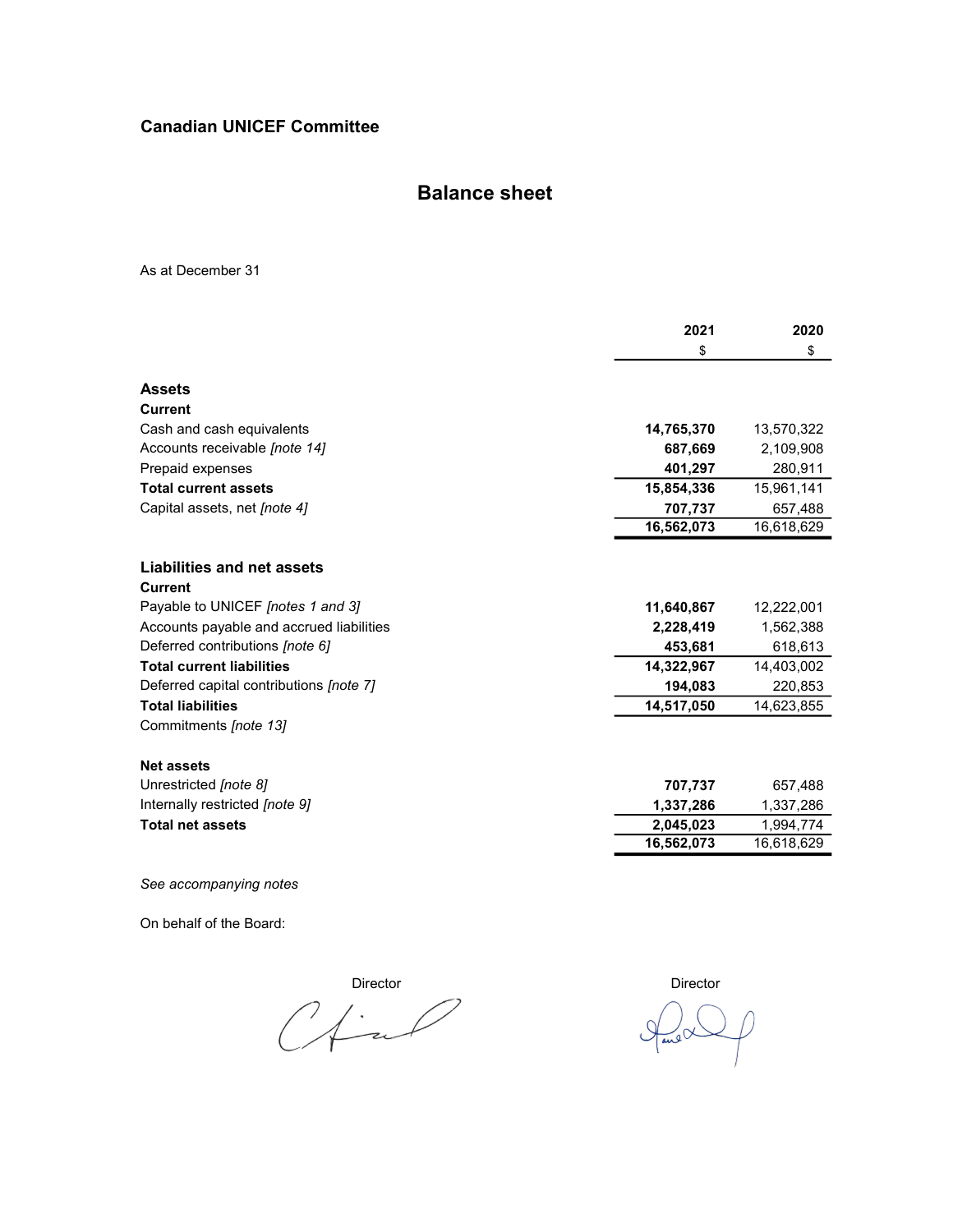# **Statement of revenue and expenses**

Year ended December 31

|                                                 | 2021       | 2020       |
|-------------------------------------------------|------------|------------|
|                                                 | \$         | \$         |
| <b>Revenue</b>                                  |            |            |
| Fundraising                                     | 62,025,129 | 48,200,312 |
| Government and other grants [note 10]           | 5,738,356  | 12,580,823 |
| Government matching funds <i>[note 11]</i>      | 9,675,928  |            |
| Product sales                                   | 151,696    | 299,222    |
| Other income [note 7]                           | 82,061     | 96,551     |
|                                                 | 77,673,170 | 61,176,908 |
| <b>Expenses</b> [note 12]                       |            |            |
| Programs                                        |            |            |
| International contributions [note 1]            | 53,151,846 | 43,968,171 |
| Public advocacy and Canadian programs [note 12] | 5,476,872  | 3,799,215  |
|                                                 | 58,628,718 | 47,767,386 |
| Fundraising and administration [note 12]        |            |            |
| Fundraising                                     | 16,274,291 | 11,372,829 |
| Administration                                  | 2,719,912  | 1,998,885  |
|                                                 | 18,994,203 | 13,371,714 |
|                                                 | 77,622,921 | 61,139,100 |
| Excess of revenue over expenses for the year    | 50,249     | 37,808     |
|                                                 |            |            |

*See accompanying notes*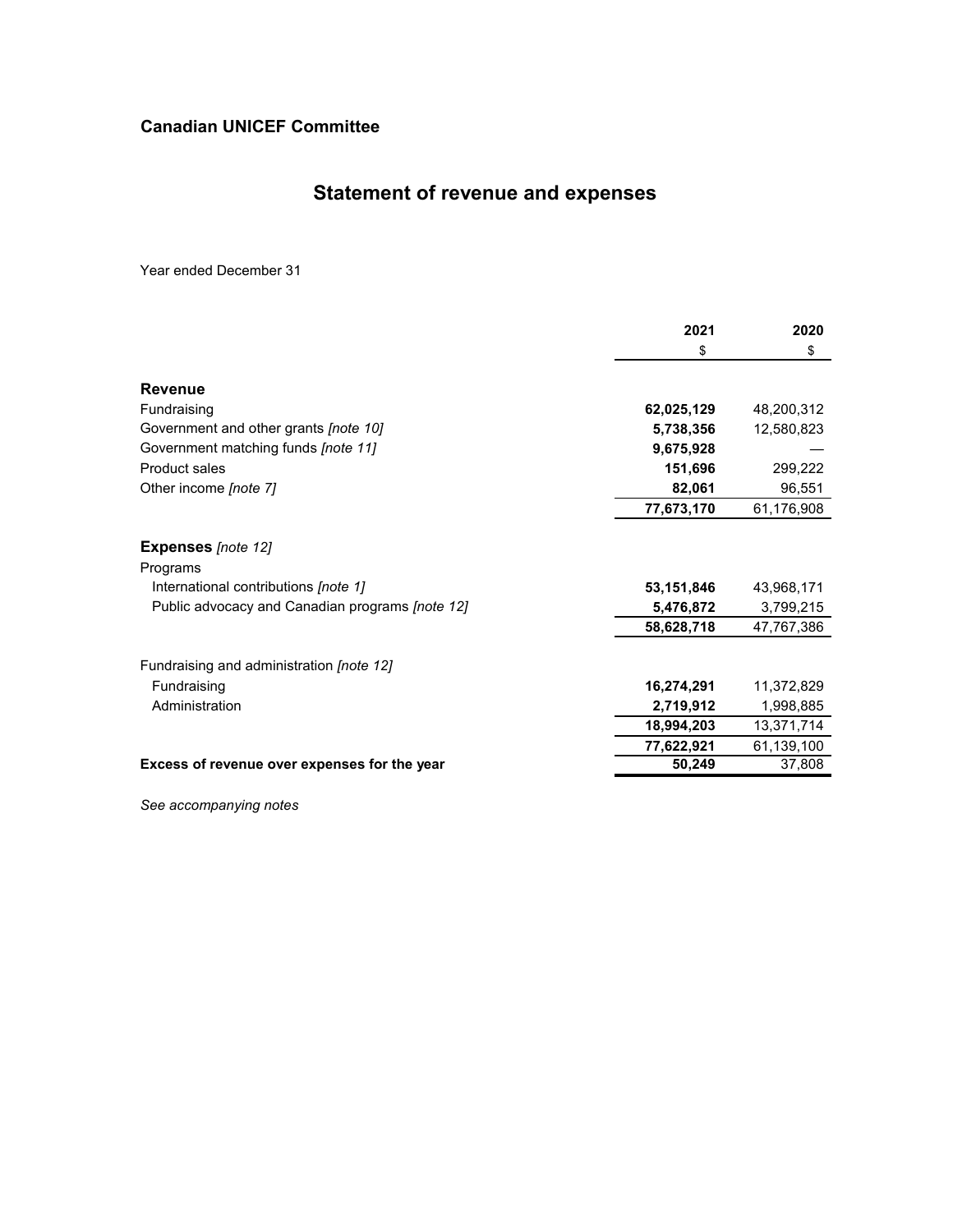# **Statement of changes in net assets**

Year ended December 31

|                                              |                     | 2021       |           | 2020      |
|----------------------------------------------|---------------------|------------|-----------|-----------|
|                                              |                     | Internally |           |           |
|                                              | <b>Unrestricted</b> | restricted | Total     | Total     |
|                                              | \$                  | \$         | \$        | \$        |
| Net assets, beginning of year                | 657,488             | 1,337,286  | 1,994,774 | 1,956,966 |
| Excess of revenue over expenses for the year | 50,249              |            | 50.249    | 37,808    |
| Net assets, end of year                      | 707,737             | 1,337,286  | 2,045,023 | 1,994,774 |

*See accompanying notes*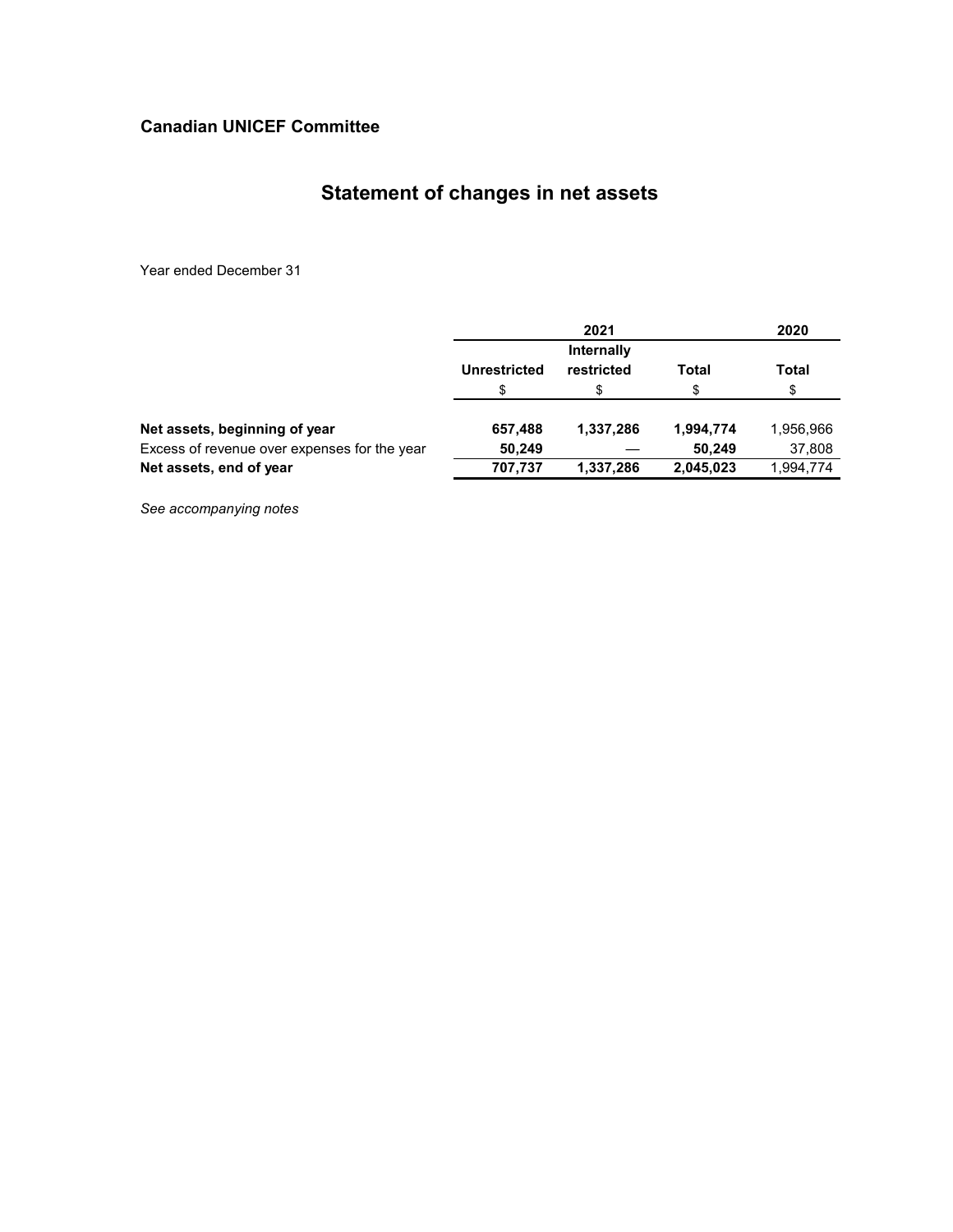## **Statement of cash flows**

Year ended December 31

|                                                                       | 2021       | 2020       |
|-----------------------------------------------------------------------|------------|------------|
|                                                                       | S          | \$         |
| <b>Operating activities</b>                                           |            |            |
| Excess of revenue over expenses for the year                          | 50,249     | 37,808     |
| Add (deduct) items not affecting cash                                 |            |            |
| Amortization of capital assets                                        | 138,306    | 127,027    |
| Amortization of deferred capital contributions                        | (26, 770)  | (26, 770)  |
|                                                                       | 161,785    | 138,065    |
| Net change in non-cash working capital balances related to operations | 1,221,818  | 454,873    |
| Cash provided by operating activities                                 | 1,383,603  | 592,938    |
| <b>Investing activities</b>                                           |            |            |
| Purchase of capital assets                                            | (188,555)  | (164,835)  |
| Cash used in investing activities                                     | (188,555)  | (164,835)  |
| Net increase in cash during the year                                  | 1,195,048  | 428,103    |
| Cash and cash equivalents, beginning of year                          | 13,570,322 | 13,142,219 |
| Cash and cash equivalents, end of year                                | 14,765,370 | 13,570,322 |
|                                                                       |            |            |

*See accompanying notes*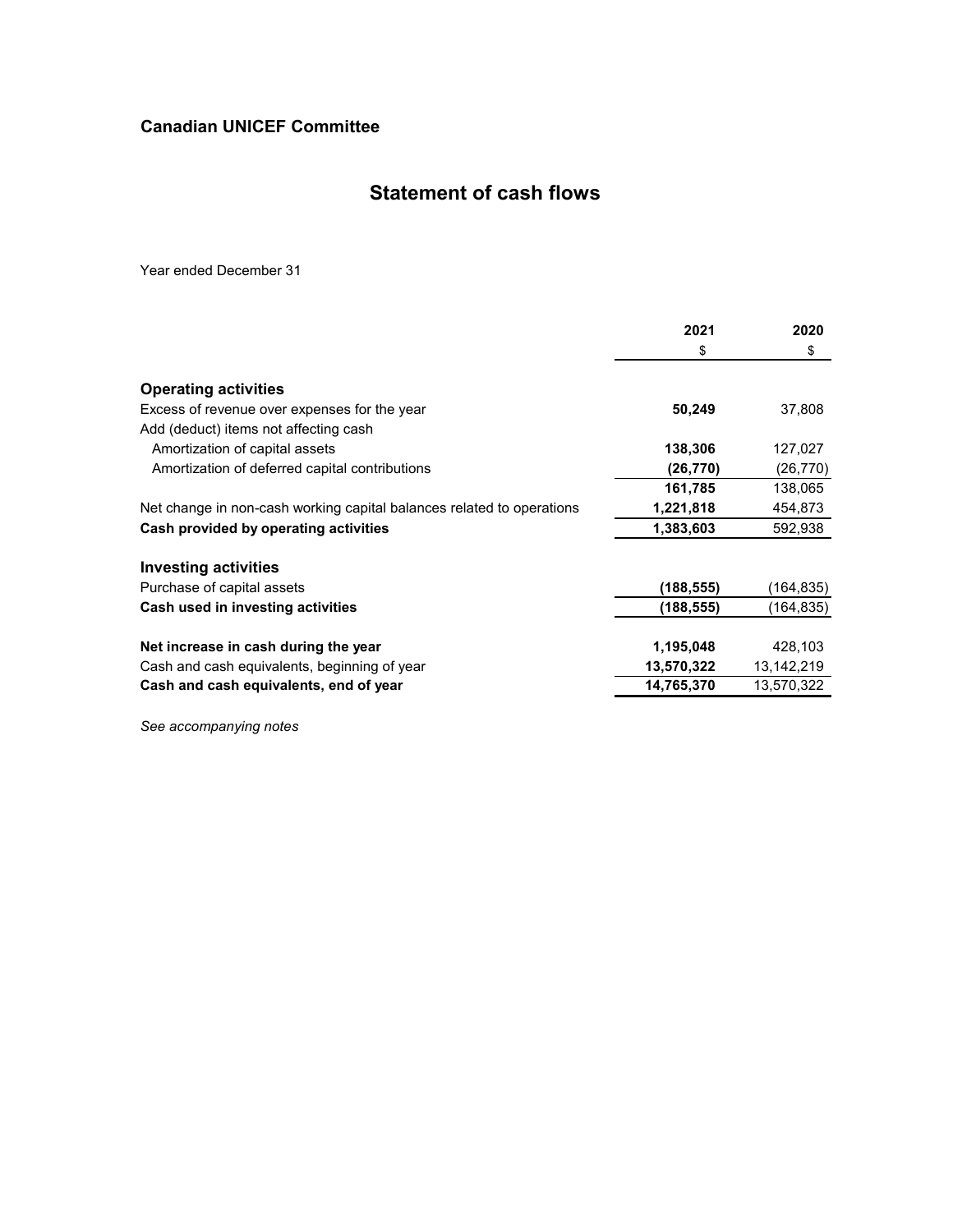### **Notes to financial statements**

December 31, 2021

#### **1. Nature of organization and relationship with UNICEF**

The Canadian UNICEF Committee ["UNICEF Canada"] is the official partner in Canada for the United Nations Children's Fund ["UNICEF"]. UNICEF Canada is a corporation incorporated without share capital under the *Canada Corporations Act* by letters patent dated September 22, 1969, and has members comprising the directors of UNICEF Canada and others, as approved by the UNICEF Canada Board. UNICEF Canada transitioned to the new *Canada Business Corporations Act* in 2013. UNICEF Canada as a registered charity, is able to issue donation receipts for income tax purposes under registration number 122680572RR0001 and, accordingly, is exempt from income taxes provided certain requirements of the *Income Tax Act* (Canada) are met.

UNICEF is the world's leading humanitarian organization focused on children. As part of the United Nations, UNICEF's reach spans more than 190 countries and territories, ensuring that UNICEF is on the ground to help the most disadvantaged children. While part of the UN system, UNICEF relies entirely on voluntary donations to finance its life-saving work.

UNICEF Canada is one of 33 National Committees around the world, and each National Committee operates under a cooperation agreement with UNICEF. Through fundraising, education and advocacy activities, UNICEF Canada supports programs that provide protection, healthcare and immunizations, education, safe water and sanitation and nutrition, and is party to a cooperation agreement with UNICEF that establishes, among other things, that the net funds raised after expenditures relating to public advocacy and Canadian programs will be transferred to UNICEF for the funding of programs approved by the UNICEF Executive Board.

As the obligation to transfer funds to UNICEF arises in the period in which the funds are raised, the amounts to be transferred are charged to expenses [international contributions] during that same period.

#### **2. Summary of significant accounting policies**

These financial statements are prepared in accordance with Part III of the *CPA Canada Handbook – Accounting,*  "Accounting Standards for Not-for-Profit Organizations", which sets out generally accepted accounting principles for not-for-profit organizations in Canada and includes the significant accounting policies summarized below:

#### **Revenue recognition**

UNICEF Canada follows the deferral method of accounting for contributions, which include donations and grants. Donations are recorded when received, since pledges are not legally enforceable claims. Unrestricted grants are recognized as revenue when received or receivable if the amount to be received can be reasonably estimated and collection is reasonably assured. Unrestricted contributions are recognized as revenue when initially recorded in the accounts. Externally restricted contributions are initially deferred and then recognized as revenue in the year in which the related expenses are incurred. Product sales are recognized as revenue when received or receivable if the amount to be received can be reasonably estimated.

#### **Financial instruments**

Financial instruments, including cash and cash equivalents, accounts receivable, payable to UNICEF and accounts payable and accrued liabilities, are initially recorded at their fair value and are subsequently measured at amortized cost, net of any provisions for impairment.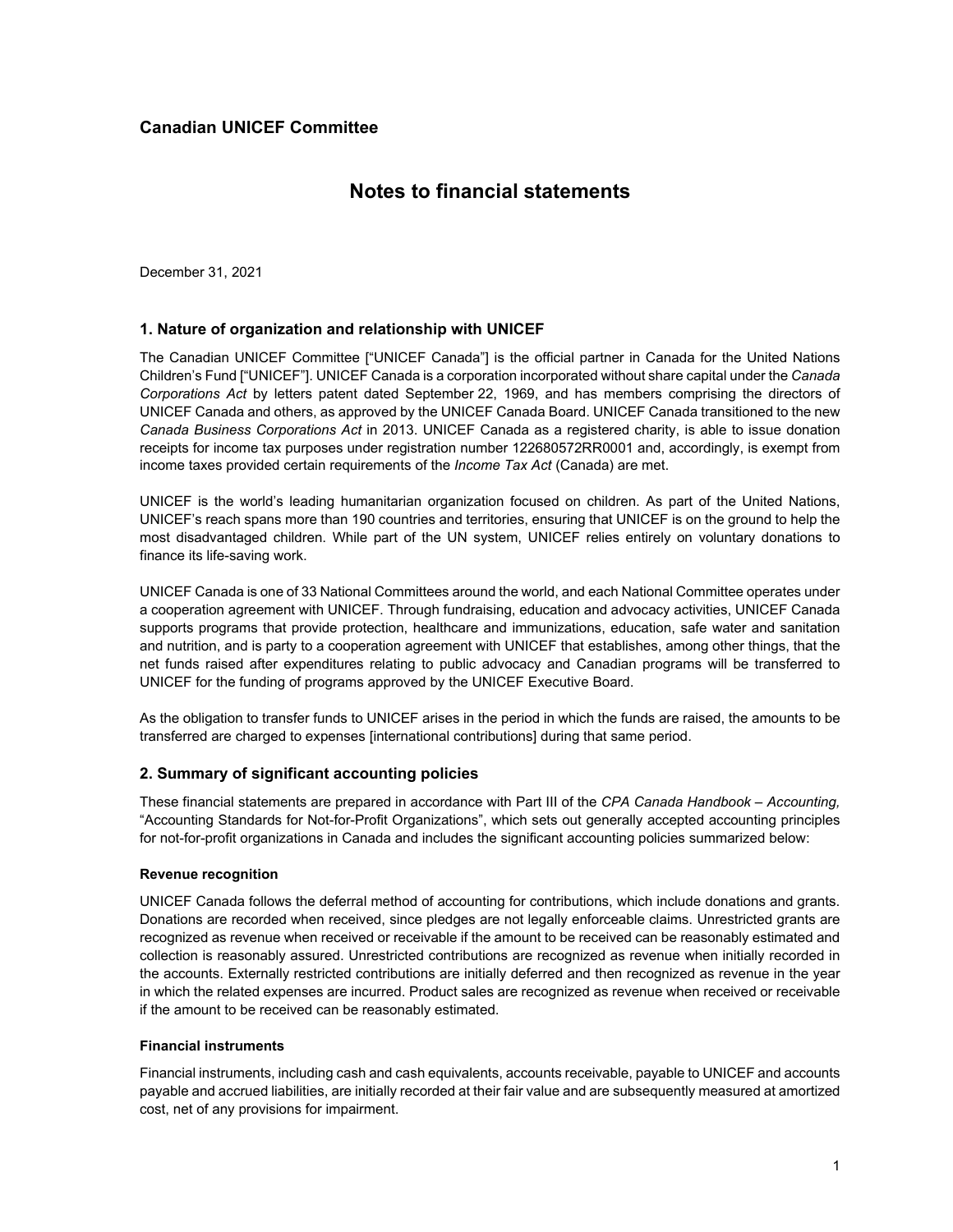### **Notes to financial statements**

December 31, 2021

Unless otherwise noted, it is management's opinion that UNICEF Canada is not exposed to significant interest rate risk, currency risk, market risk, credit risk or liquidity risk arising from financial instruments.

#### **Cash and cash equivalents**

Cash and cash equivalents consist of cash on deposit and short-term investments with a short term to maturity of approximately three months or less.

#### **Capital assets**

*Tangible*

Tangible capital assets are recorded at cost less accumulated amortization. Amortization is charged at annual rates on a straight-line basis designed to amortize the cost of the assets over their estimated useful lives as follows:

| <i>Langible</i>                |                              |
|--------------------------------|------------------------------|
| Office furniture and equipment | 10%                          |
| Computer equipment             | 20%                          |
| Leasehold improvements         | Over the terms of the leases |
| Intangible                     |                              |
| Software                       | 20%                          |

Capital assets are reviewed for impairment whenever events or changes in circumstances indicate that the carrying value of an asset may not contribute to UNICEF Canada's ability to provide goods and services. Any impairment results in a write-down of the asset and an expense in the statement of revenue and expenses. An impairment loss is not reversed if the fair value of the related asset subsequently increases.

#### **Employee pension plan**

UNICEF Canada participates in a defined contribution pension plan. Contributions to this plan are expensed when due.

#### **Allocation of expenses**

Salaries and benefits and other function costs for general support, such as finance, human resources and information technology and occupancy at head office included in administration expenses, are allocated to the other functions disclosed in the statement of revenue and expenses based on an estimate of the percentage of time spent by personnel in each department on activities related to each function.

#### **3. Related party transactions**

The payable to UNICEF is due before June 30, 2022 [2020 – June 30, 2021] and is non-interest bearing.

During the year, contributions aggregating to \$3,439,013 [2020 – \$2,002,398] were recognized as revenue from UNICEF to invest in fundraising initiatives *[note 10]*, of which \$3,322,617 [2020 – \$1,944,286] was received during the year and \$116,396 [2020 – \$58,112] was recognized from deferred contributions *[note 6]*.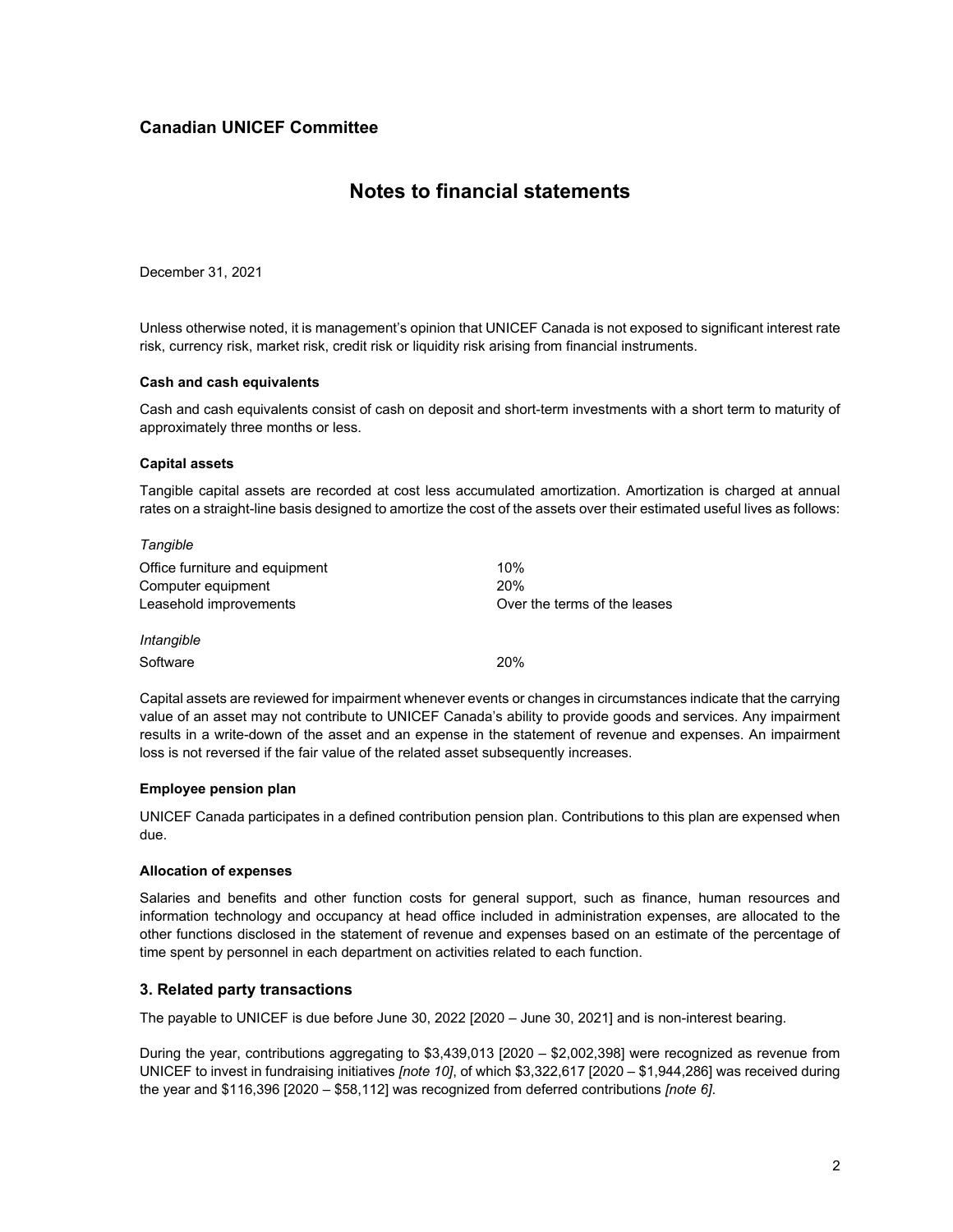### **Notes to financial statements**

#### December 31, 2021

These transactions occurred in the normal course of business and have been recorded at their exchange amounts, which is the amount agreed upon by both parties.

#### **4. Capital assets**

Capital assets consist of the following:

|                                |           | 2021                               |                   |
|--------------------------------|-----------|------------------------------------|-------------------|
|                                | Cost      | <b>Accumulated</b><br>amortization | Net book<br>value |
|                                | \$        | \$                                 | \$                |
| Tangible                       |           |                                    |                   |
| Office furniture and equipment | 39,337    | 20,138                             | 19,199            |
| Computer equipment             | 561,252   | 418,237                            | 143,015           |
| Leasehold improvements         | 469,180   | 137,779                            | 331,401           |
| Intangible                     |           |                                    |                   |
| Software                       | 517,852   | 303,730                            | 214,122           |
|                                | 1,587,621 | 879,884                            | 707,737           |
|                                |           | 2020                               |                   |
|                                | Cost      | <b>Accumulated</b><br>amortization | Net book<br>value |
|                                | \$        | \$                                 | \$                |
| Tangible                       |           |                                    |                   |
| Office furniture and equipment | 39,337    | 17,150                             | 22,187            |
| Computer equipment             | 525,804   | 361,518                            | 164,286           |
| Leasehold improvements         | 469,180   | 90,664                             | 378,516           |
| Intangible                     |           |                                    |                   |
| Software                       | 364,745   | 272,246                            | 92,499            |
|                                | 1,399,066 | 741,578                            | 657,488           |

#### **5. Credit facility**

UNICEF Canada has a revolving demand, unsecured, credit facility of \$1,000,000. Interest on the demand line of credit is payable at the bank's prime rate of interest. As at December 31, 2021 and 2020, there were no draws on the facility.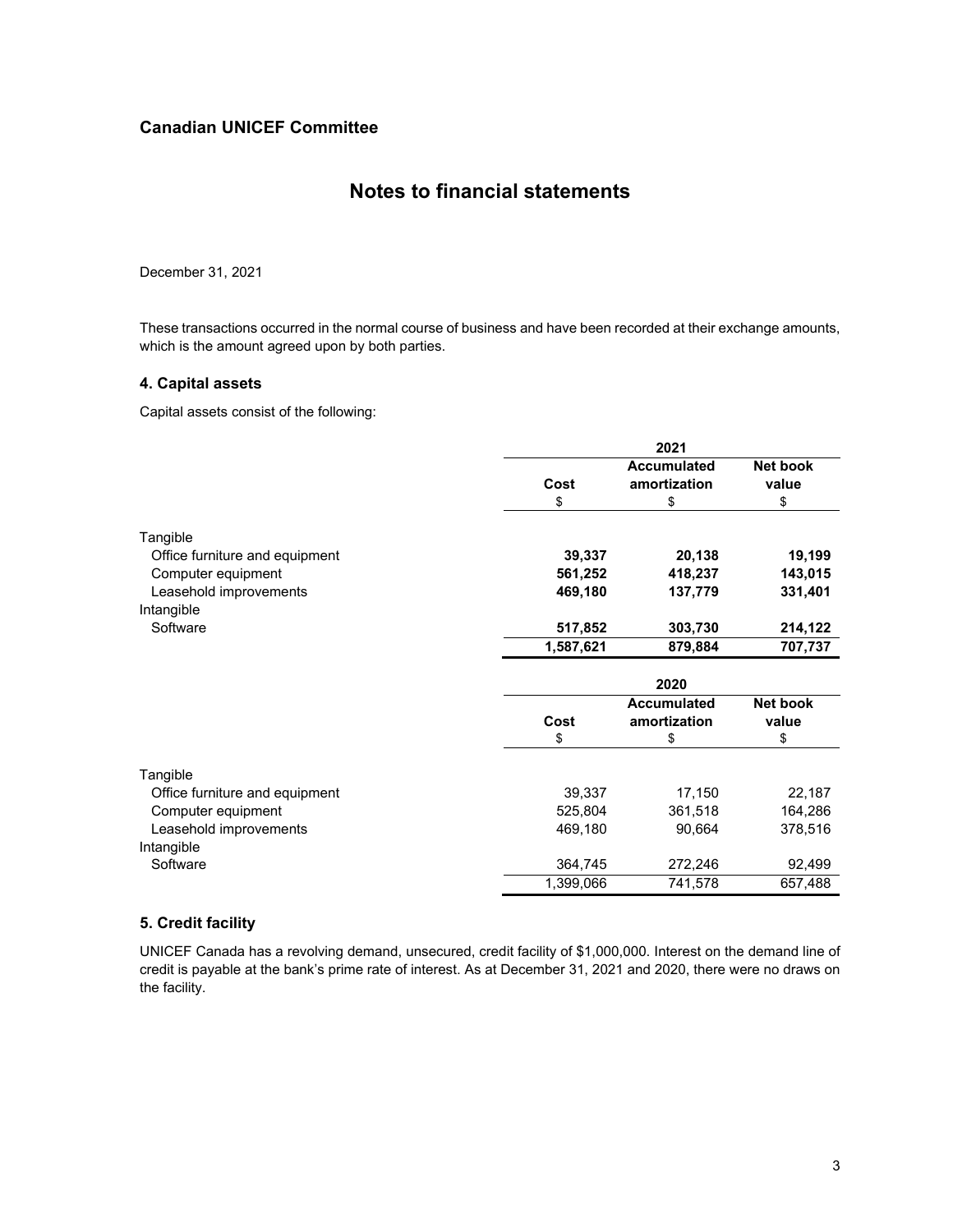### **Notes to financial statements**

December 31, 2021

#### **6. Deferred contributions**

Deferred contributions include unspent funds for UNICEF and designated contributions as set out below:

|                                                 | 2021<br>S    | 2020<br>\$     |
|-------------------------------------------------|--------------|----------------|
| Balance, beginning of year                      | 618.613      | 757.840        |
| Deferred contributions received <i>Inote 31</i> | 43,436,798   | 30.172.661     |
| Amount recognized as revenue                    | (43,601,730) | (30, 311, 888) |
| Balance, end of year                            | 453.681      | 618,613        |

#### **7. Deferred capital contributions**

Deferred capital contributions represent funds UNICEF Canada received as a tenant inducement of \$267,700 that was applied towards leasehold improvements. The annual amortization of the tenant inducement is recorded as other income in the statement of revenue and expenses.

|                                                | 2021<br>\$ | 2020<br>\$ |
|------------------------------------------------|------------|------------|
| Balance, beginning of year                     | 220,853    | 247,623    |
| Deferred capital contributions received        |            |            |
| Amortization of deferred capital contributions | (26, 770)  | (26, 770)  |
| Balance, end of year                           | 194.083    | 220,853    |

#### **8. Unrestricted net assets**

Unrestricted net assets are equal to the net book value of capital assets of UNICEF Canada.

#### **9. Internally restricted net assets**

Internally restricted net assets were set up with the proceeds from the sale of properties and are to be used for the future purchase of property, which requires prior approval from the Board of Directors.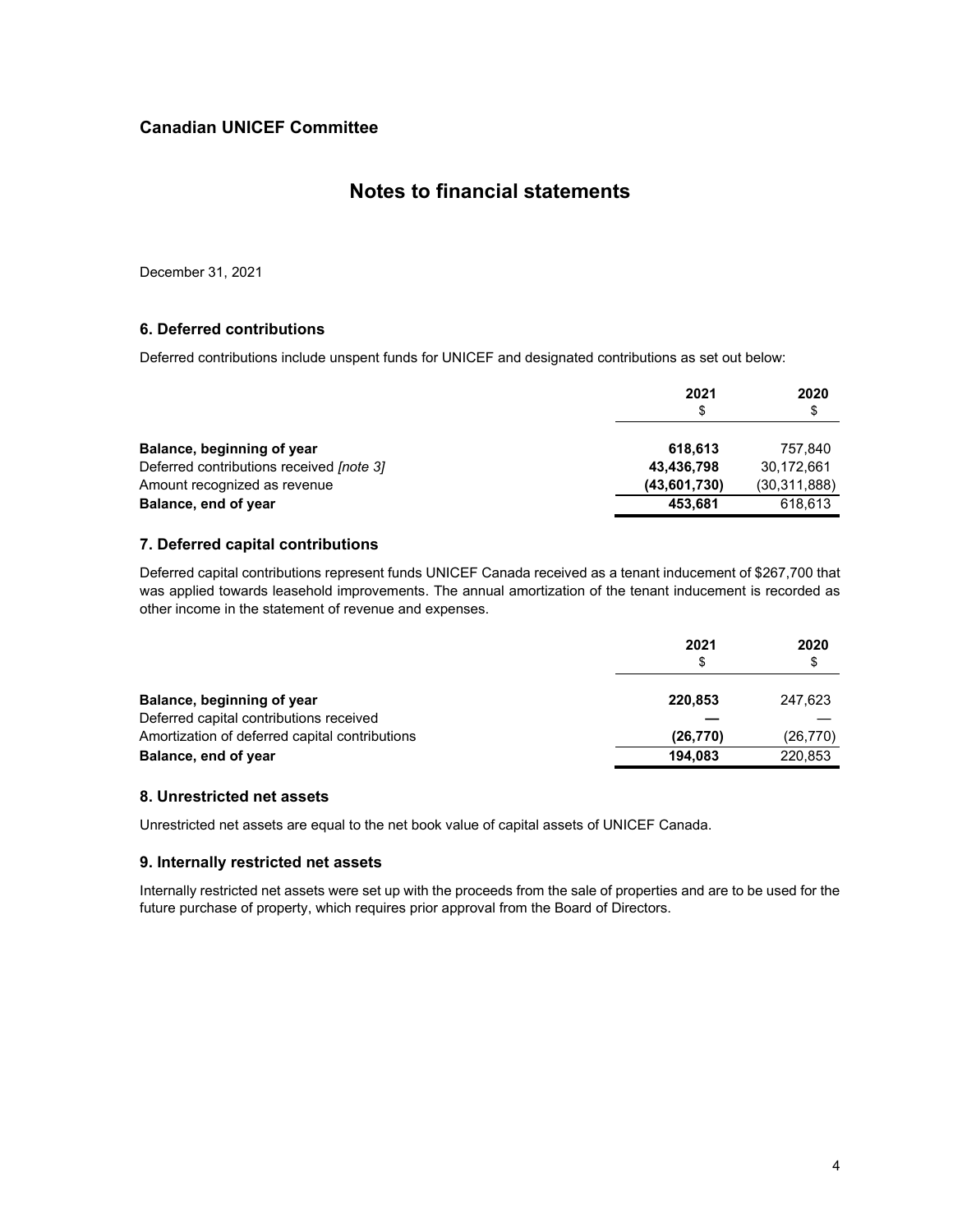### **Notes to financial statements**

December 31, 2021

#### **10. Government and other grants**

Government and other grants consist of the following:

|                                              | 2021<br>S | 2020<br>\$ |
|----------------------------------------------|-----------|------------|
| Government of Canada <i>Inotes</i> 3 and 141 | 2,000,000 | 10.442.918 |
| UNICEF <i>[note 3]</i>                       | 3,439,013 | 2,002,398  |
| Government of Ontario and other              | 299.343   | 135.507    |
|                                              | 5,738,356 | 12,580,823 |

#### **11. Government matching funds**

The Government of Canada establishes relief funds for various worldwide crisis and has granted funds directly to UNICEF. UNICEF Canada recognizes the portion of these contributions that were directly granted to UNICEF by the Government of Canada for UNICEF Canada's efforts. Government matching funds consist of the following:

|                                    | 2021      | 2020<br>\$ |
|------------------------------------|-----------|------------|
| COVID-19 Vaccination Matching Fund | 9,675,928 |            |

#### **12. Allocation of expenses**

Certain administrative expenses are allocated to functions reported in the statement of revenue and expenses as follows:

|                                       | 2021<br>\$ | 2020<br>S |
|---------------------------------------|------------|-----------|
| Fundraising                           | 1,632,208  | 1,433,448 |
| Public advocacy and Canadian programs | 1,222,462  | 1,149,034 |
|                                       | 2,854,670  | 2,582,482 |